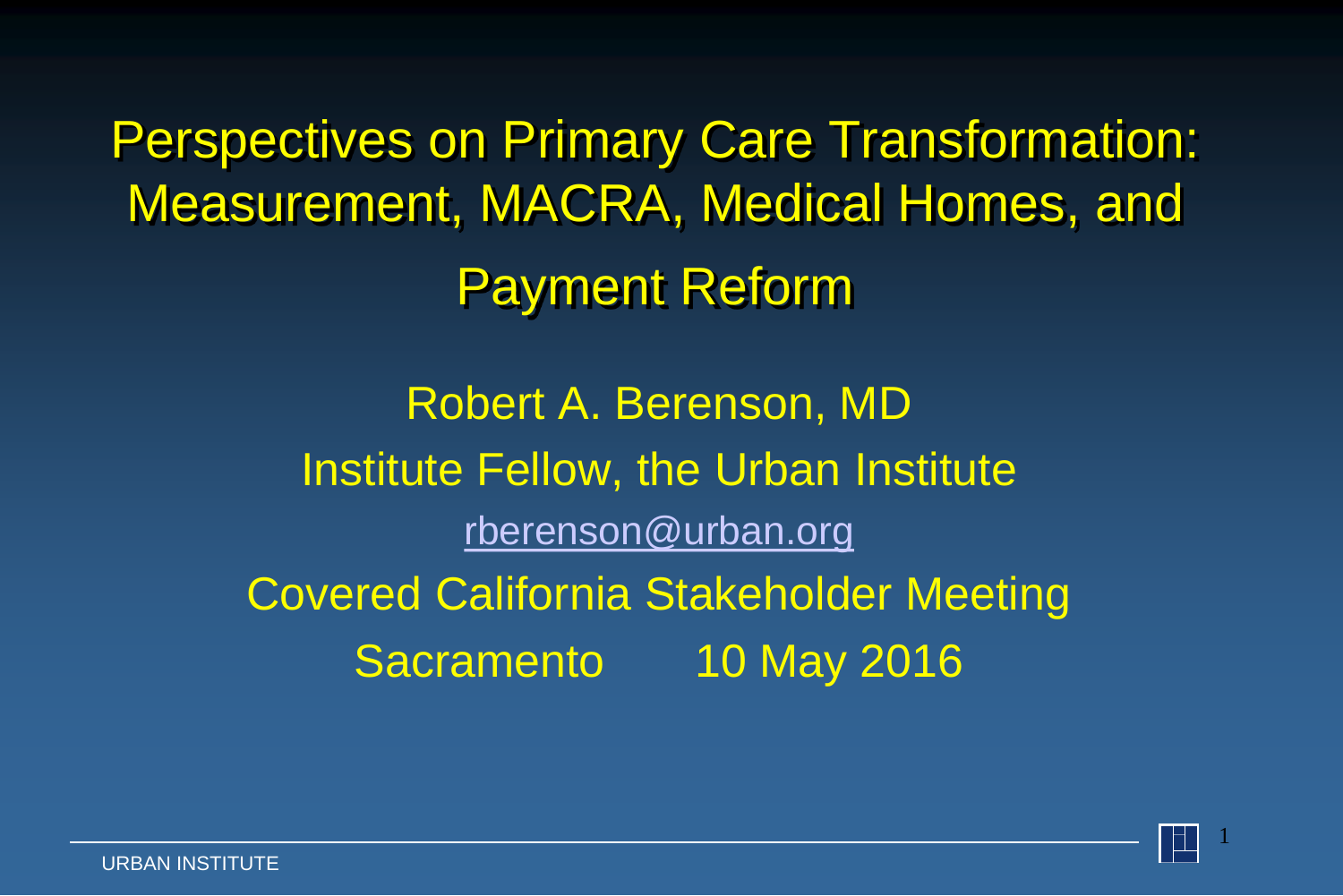# "If you can't measure it, you can't manage it"

- And its derivative cousin, "If something... cannot be measured, it cannot be improved."
	- Called a "truism" by well respected health policy experts David Blumenthal and Michael McGinnis
		- JAMA 2015; 313:1901-2
- The original quote is usually attributed to W. Edwards Deming, one of the revered experts on management practices (and father of PDSA cycles for total quality management)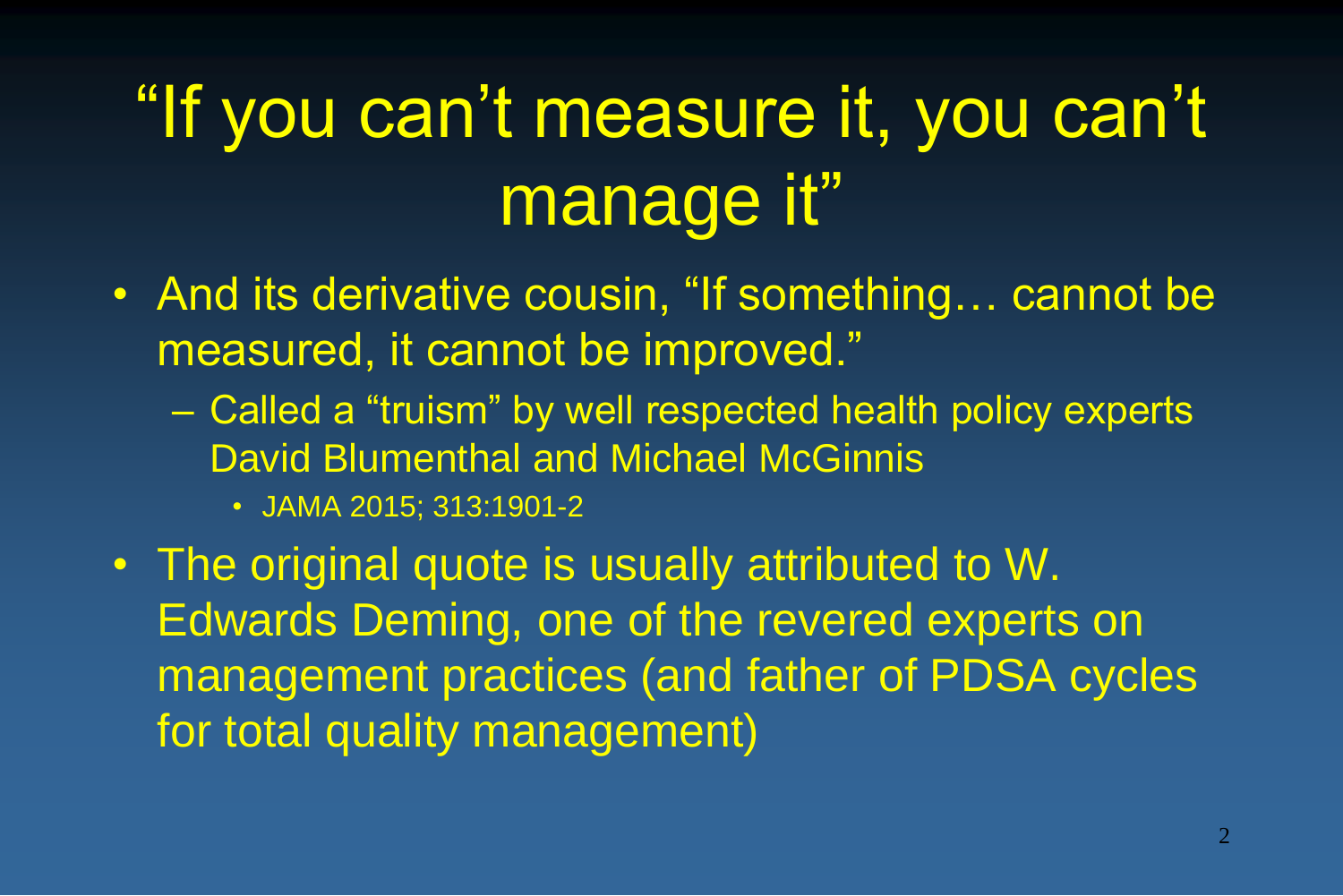## Not Just Out of Context, but an Egregious Misquote

- "It is wrong to suppose that *if you can't measure it, you can't*  manage it – a costly myth."
	- *The New Economics*, 1994, page 35.
- Other consistent Deming quotes (of many available):
	- "The most important figures one needs for management are unknown or unknowable, but successful management must nevertheless take account of them." *Out of the Crisis*, 1982, p 121
	- "Management by numerical goal is an attempt to manage without knowledge of what to do, and in fact is usually management by fear." *Out of the Crisis*, p. 76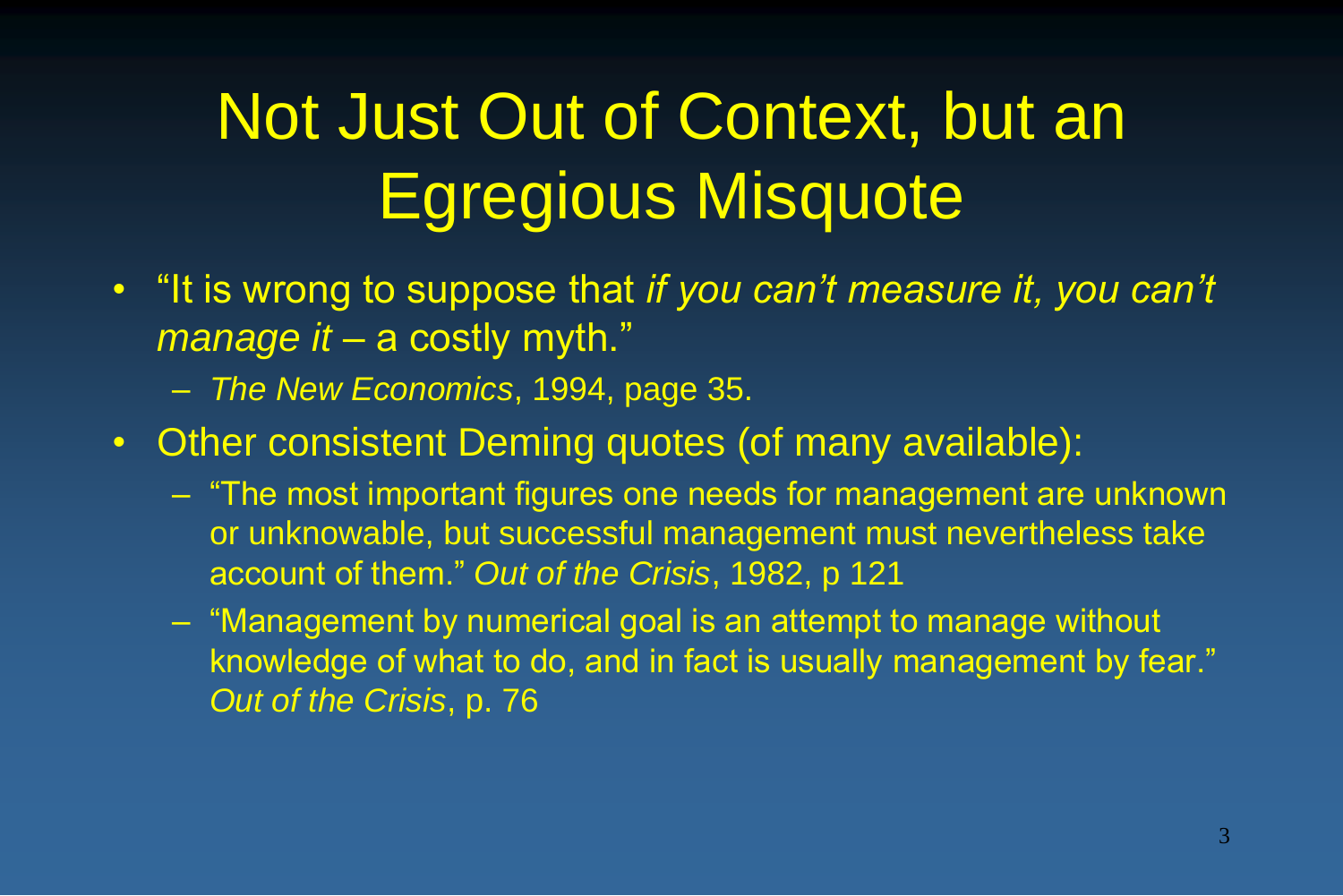## Dueling aphorisms

- *"If you can't measure it, you can't manage it"* – Commonly attributed to Deming (sometimes, Peter Drucker, another management scholar, who also did not believe it)
- *"Not everything that can be counted counts, and not everything that counts can be counted."*
	- Who said this?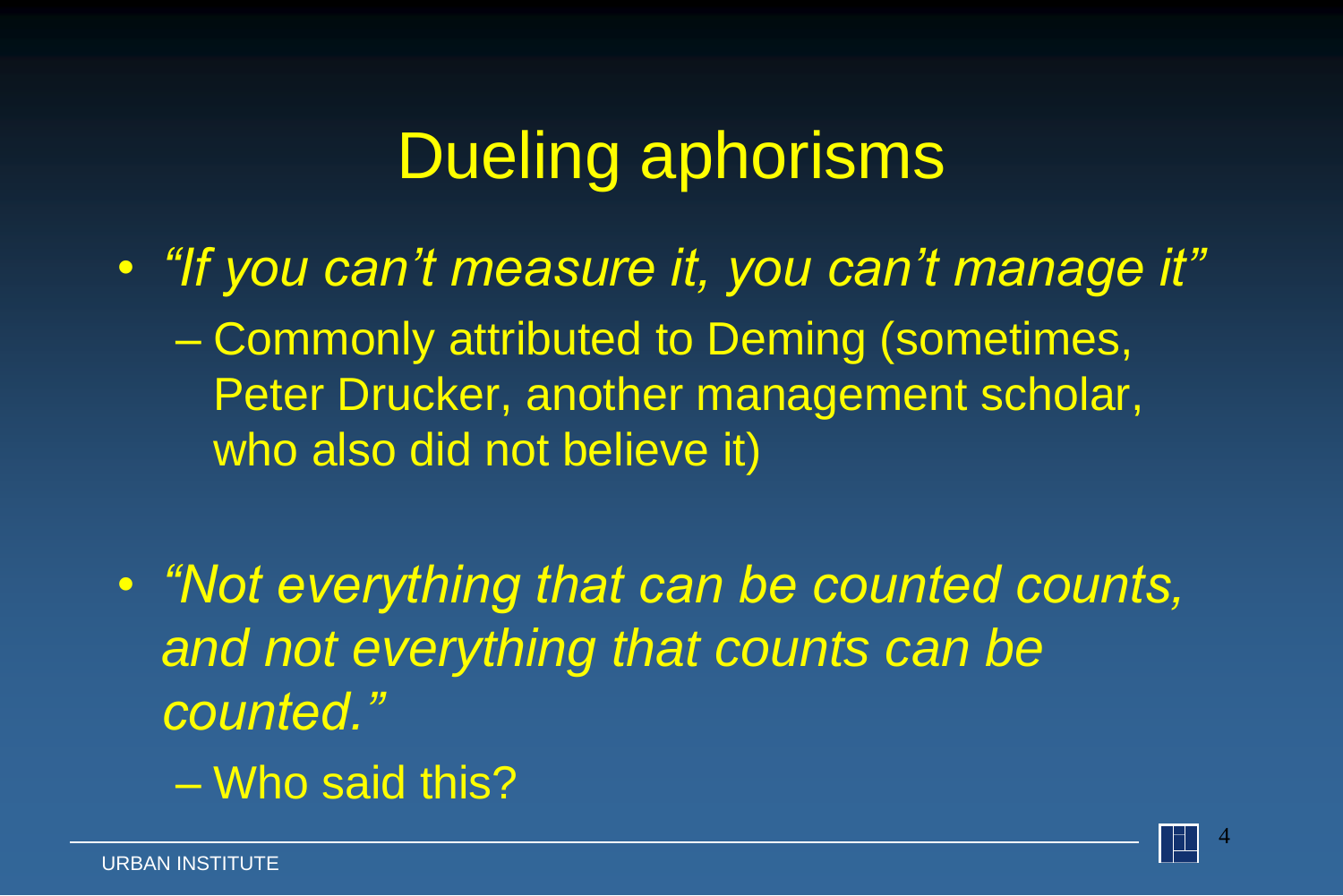No, Not Albert Einstein (although if you google the saying, you will find dozens of images of the learned professor writing it on his blackboard)

but rather a sociologist named William Bruce Cameron, writing in the 1960s, after Einstein had died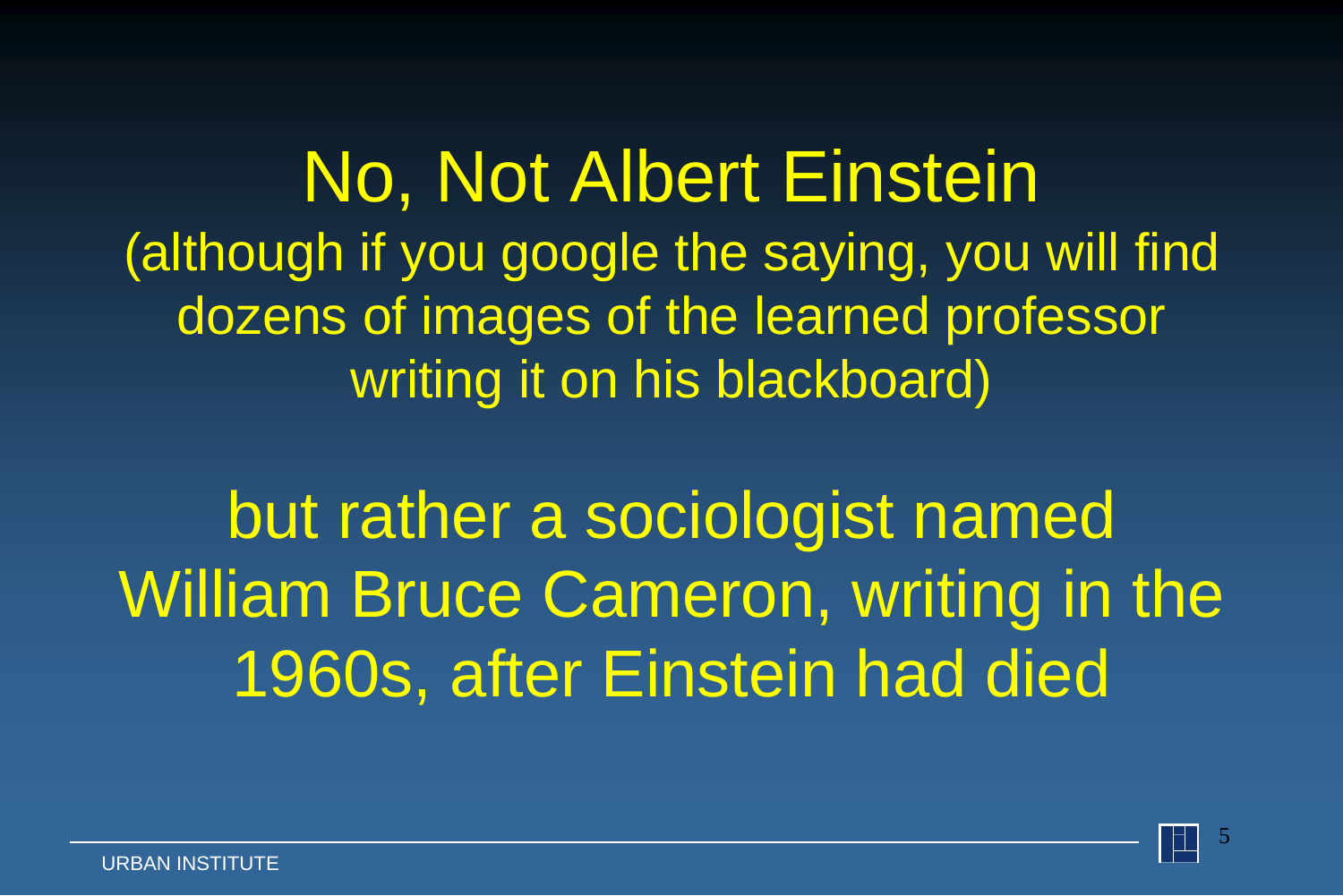The Medicare Access and CHIP Reauthorization Act of 2015 (MACRA)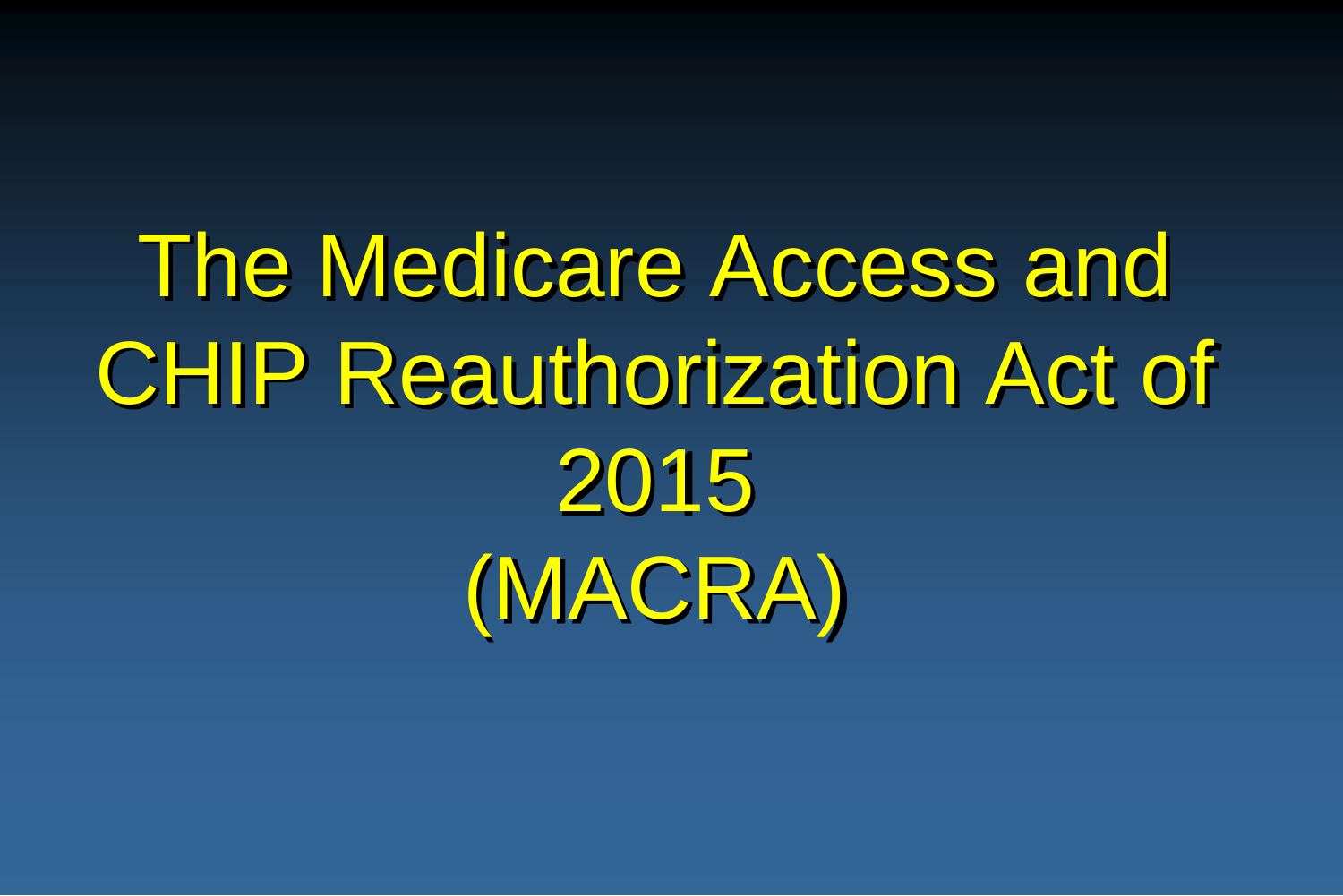## "Stabilizes" Fee Updates

- Repeals SGR, averting a nearly 25% cut in fees
- July 2015-2019: Annual fee update 0.5%, 2020- 2025 0%
	- Payment increases (and decreases) otherwise take place through MIPS
- After 2025: 0.25% update, but 0.75% if APM participation
- Before 2025, 5 percent bonuses for six years for physicians that qualify as participating in APMs with more than "nominal risk"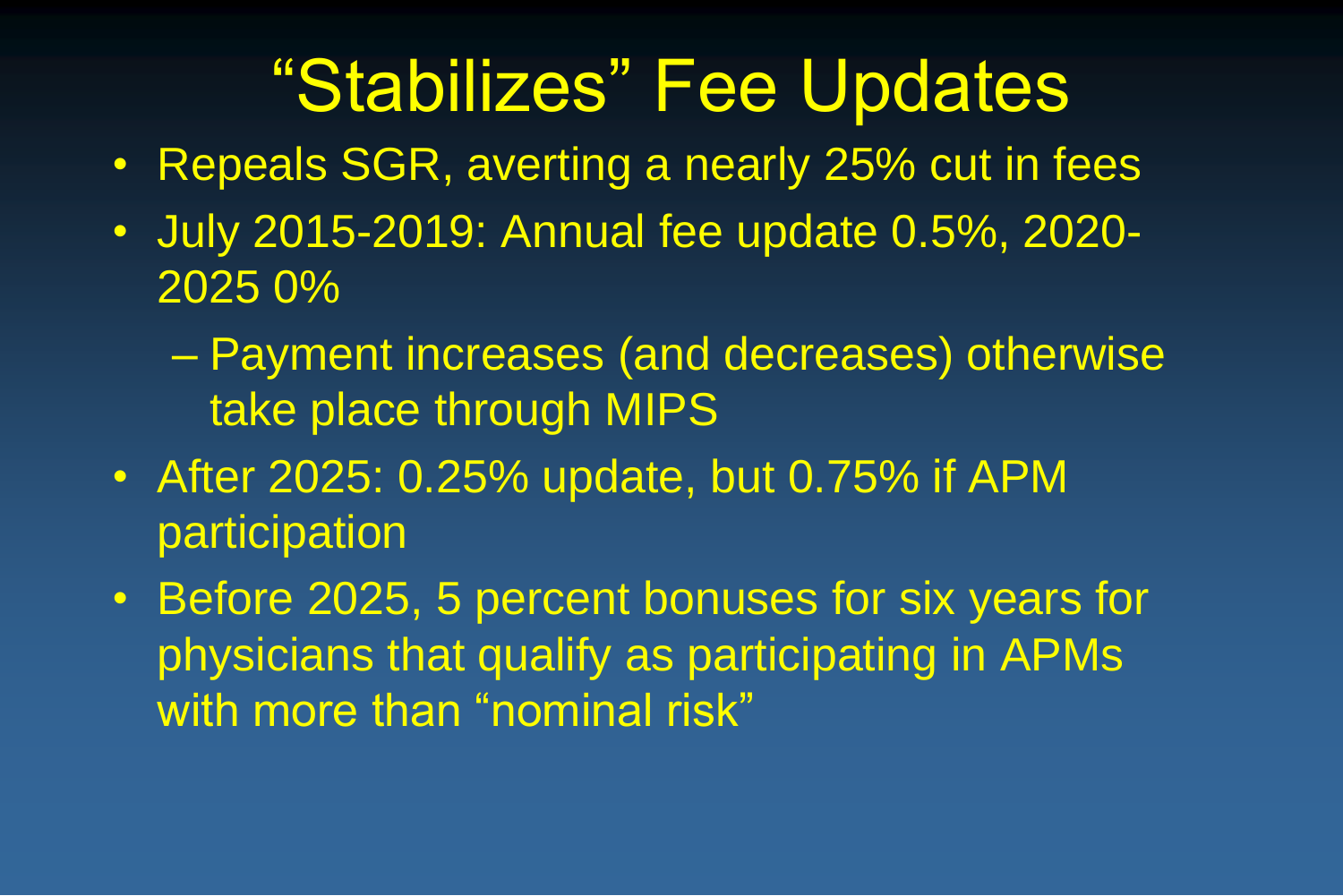# The Merit Based Incentive Payment System (MIPS)

- Combines the 3 current incentive programs:
	- Physician Quality Reporting System (PQRS) quality
	- Value-Based Modifier (VBM) quality & resource use
	- Meaningful Use (EHR)
- Applies to payments after January 1, 2019 the current programs are in use till then and sun-setted – but data from 2017 may be used as baseline for MIPS
- Applies to all "eligible" health professionals getting fee schedule \$'s
- Excludes new EPs, those with too few Medicare patients and those who qualify for getting alternative payment methods (although the APMs have to meet comparable quality measures
- May participate through EHR use, qualified clinical data registries and/or through group, "virtual" group or affiliation with a facility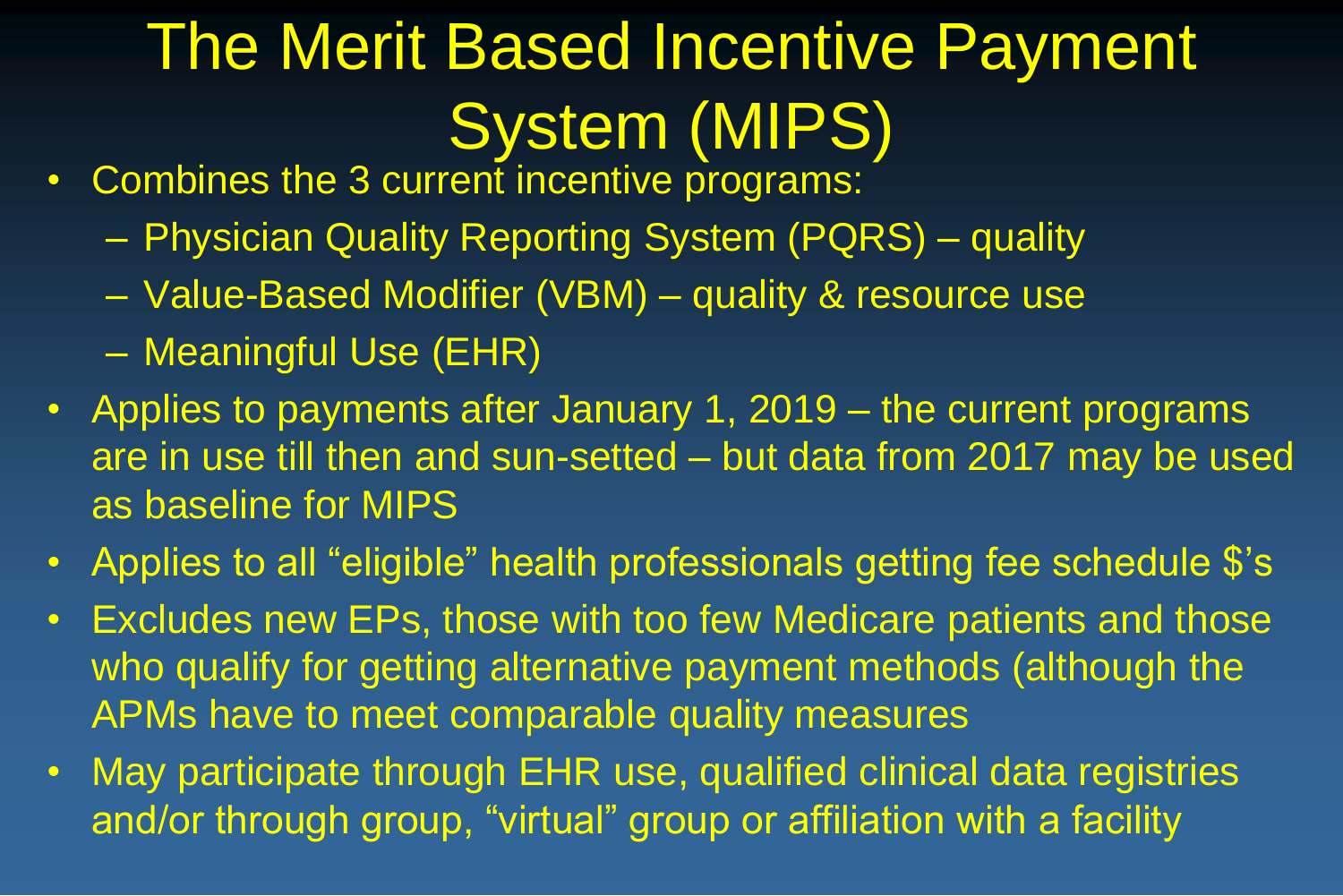## MIPS Assessment Categories

- Quality (30%)
	- Current measures
	- Solicitation of new measures
	- Qualified clinical data registries
- Resource Use (30%)
	- Current VBM measures
	- Develop new measures
	- Link cost of services to a professional: Allow for reporting of role in treatment & type of treatment
	- Research on risk adjustment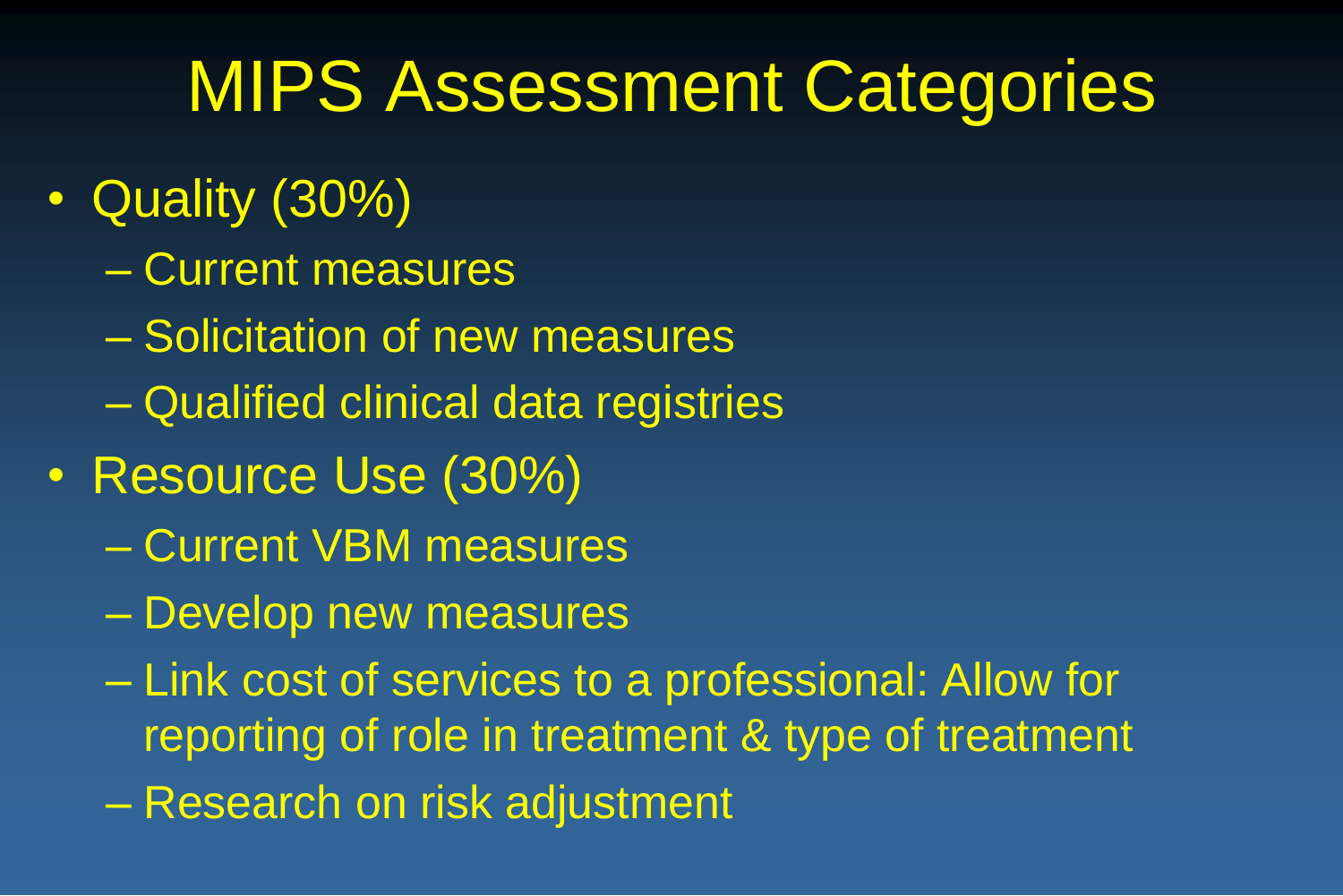## MIPS Assessment Categories (cont.)

- Meaningful Use (MU) (25%, although some variation)
	- Current system use (note CMS is liberalizing expectations)
	- Reporting through certified EHR systems for MIPS are deemed to meet MU component
- Clinical Practice Improvement Activities (15%)
	- Credit for engaging in clinical practice improvement activities (expanded practice areas, population management, care coordination, beneficiary engagement, patient safety)
	- Activities must be applicable to all specialties & attainable for small practices and underserved areas
	- Credit if already doing
	- Encourages activities that facilitate future APM participation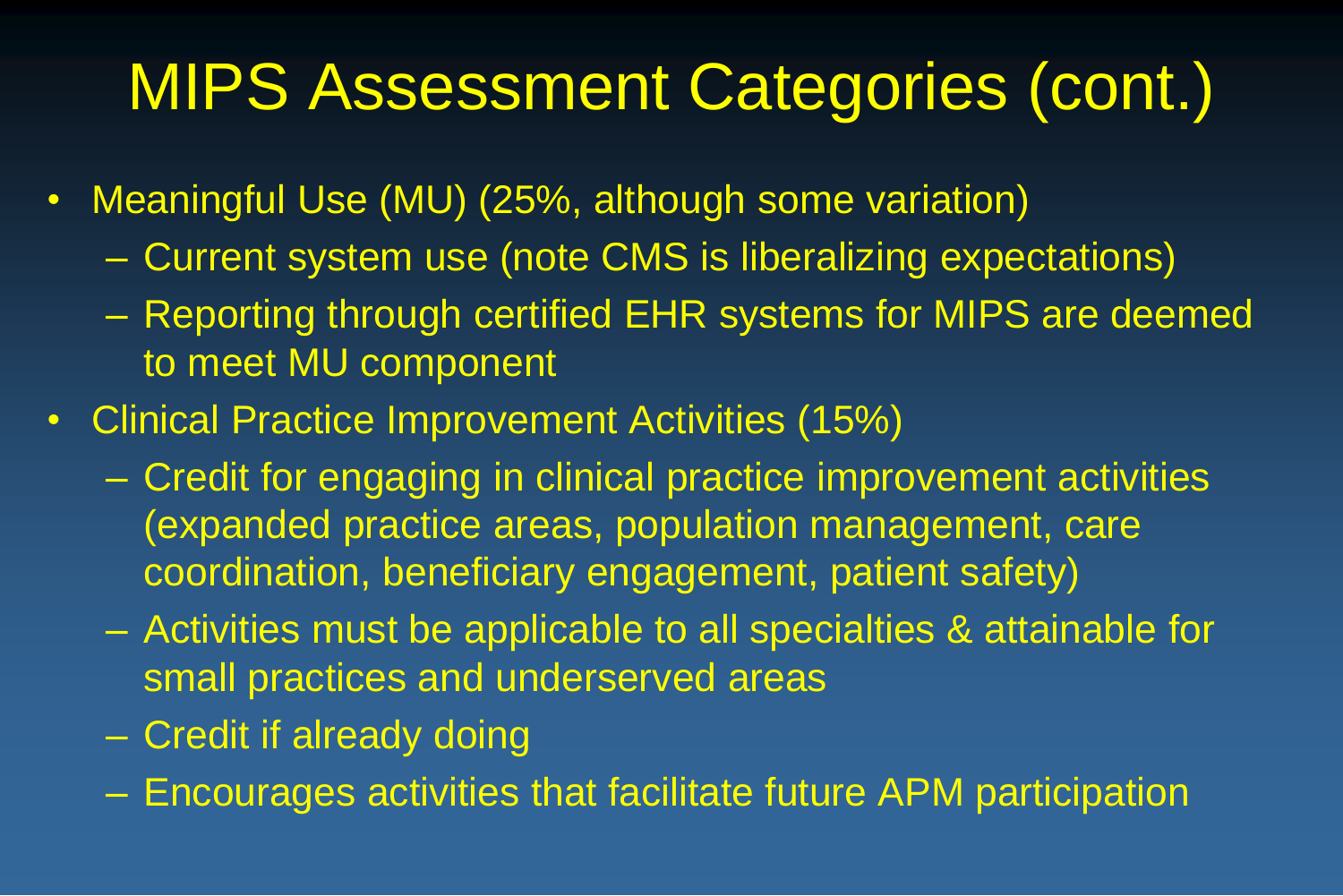# MIPS Payment Adjustment

- Negative adjustments capped
	- Those at 0-25% of threshold get maximum negative adjustment
		- 2019: 4%
		- 2020: 5%
		- $\cdot$  2021: 7%
		- 2022: 9%
- Positive
	- Maximum: 3 X annual cap for negative adjustment so theoretically as much as 27% more (I am not kidding)
	- Eligible for additional payment if 25% above performance threshold
		- But total is capped at \$500 million / year (2019-2024)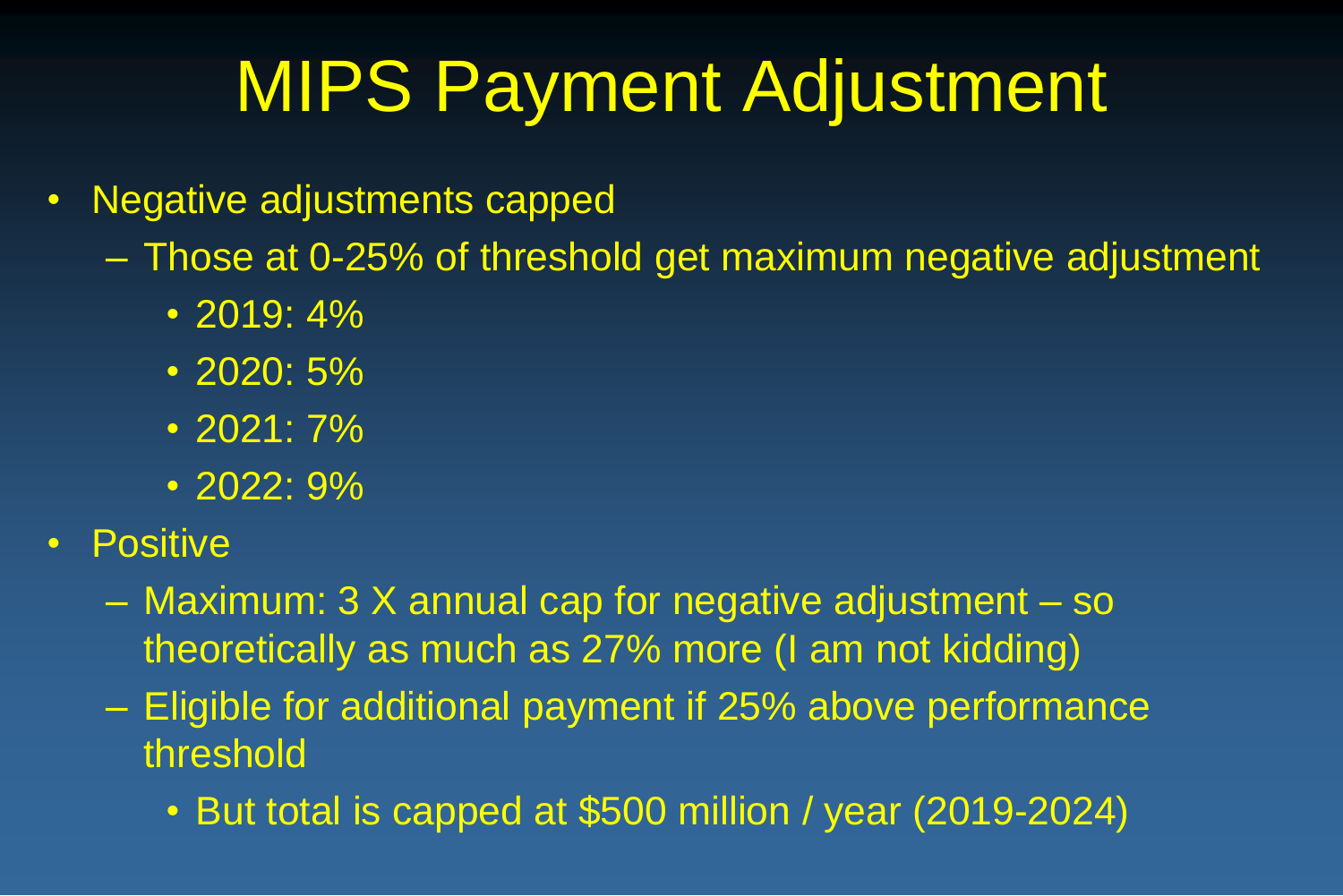*The food here is terrible - and such small portions* 

-- old Catskill's joke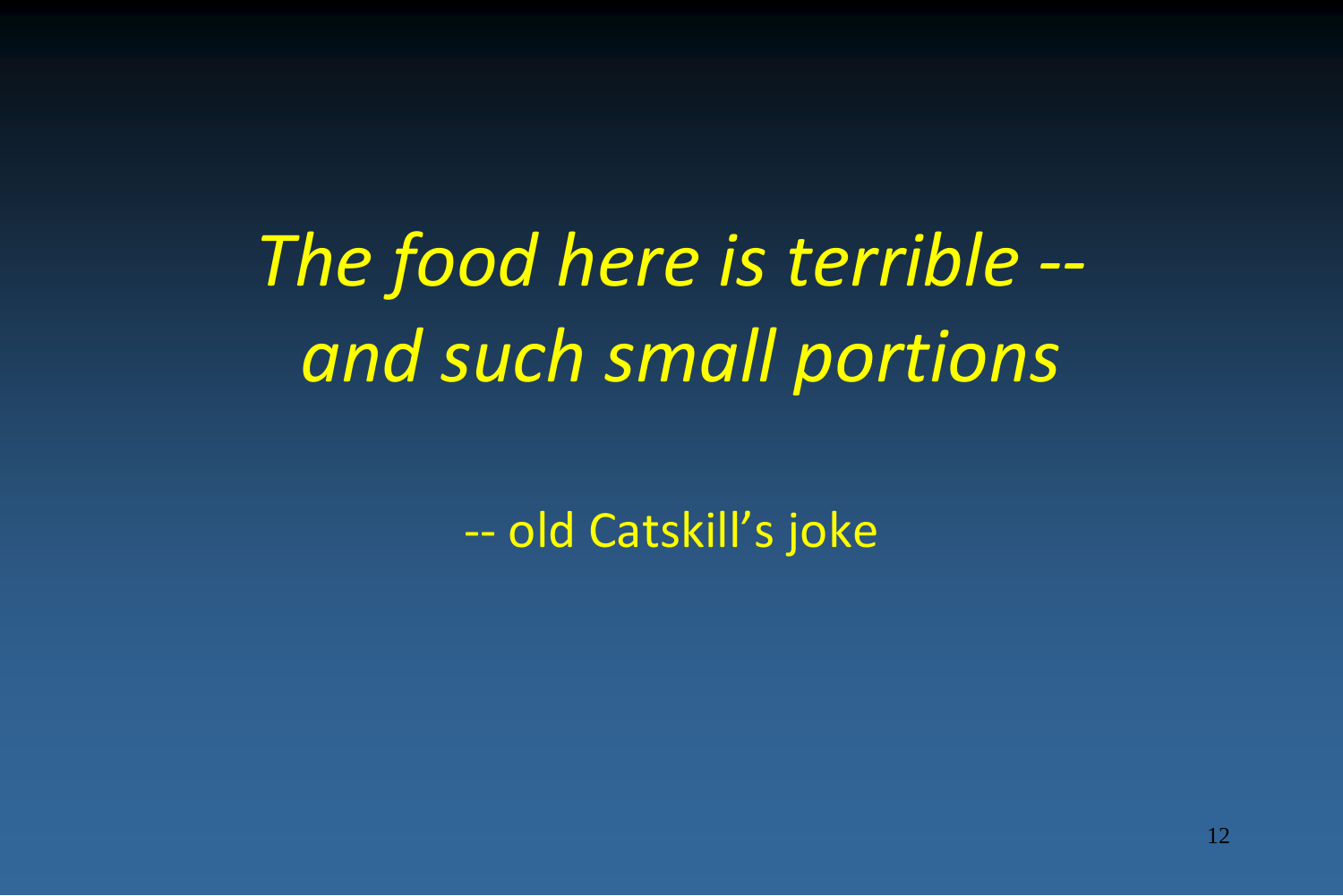### Alternative Payment Models

- 5% bonus (2019-2024) if physician has significant APM participation based on increasing percent of revenues or patients *through an entity*  that participates in an eligible APM [emphasis added]
- There is an alternative track for multi-payer APM percentages
- From 2026, update of 0.75%, compared to the default of 0.25%
	- APM must involve more than "nominal" risk and have a quality measure component
	- Part of a PCMH exempt from risk if CMMI finds it works in Medicare
- Eligible Providers in APMs are excluded from MIPS & most EHR requirements (but the APM must meet MIPS-like and EHR requirements
- Special emphasis on testing APMs with specialists & small practices and that align with private and state-based payer initiatives
- A Technical Advisory Committee (PTAC) established to consider physicianfocused payment models – issue – are these qualifying APMs or not?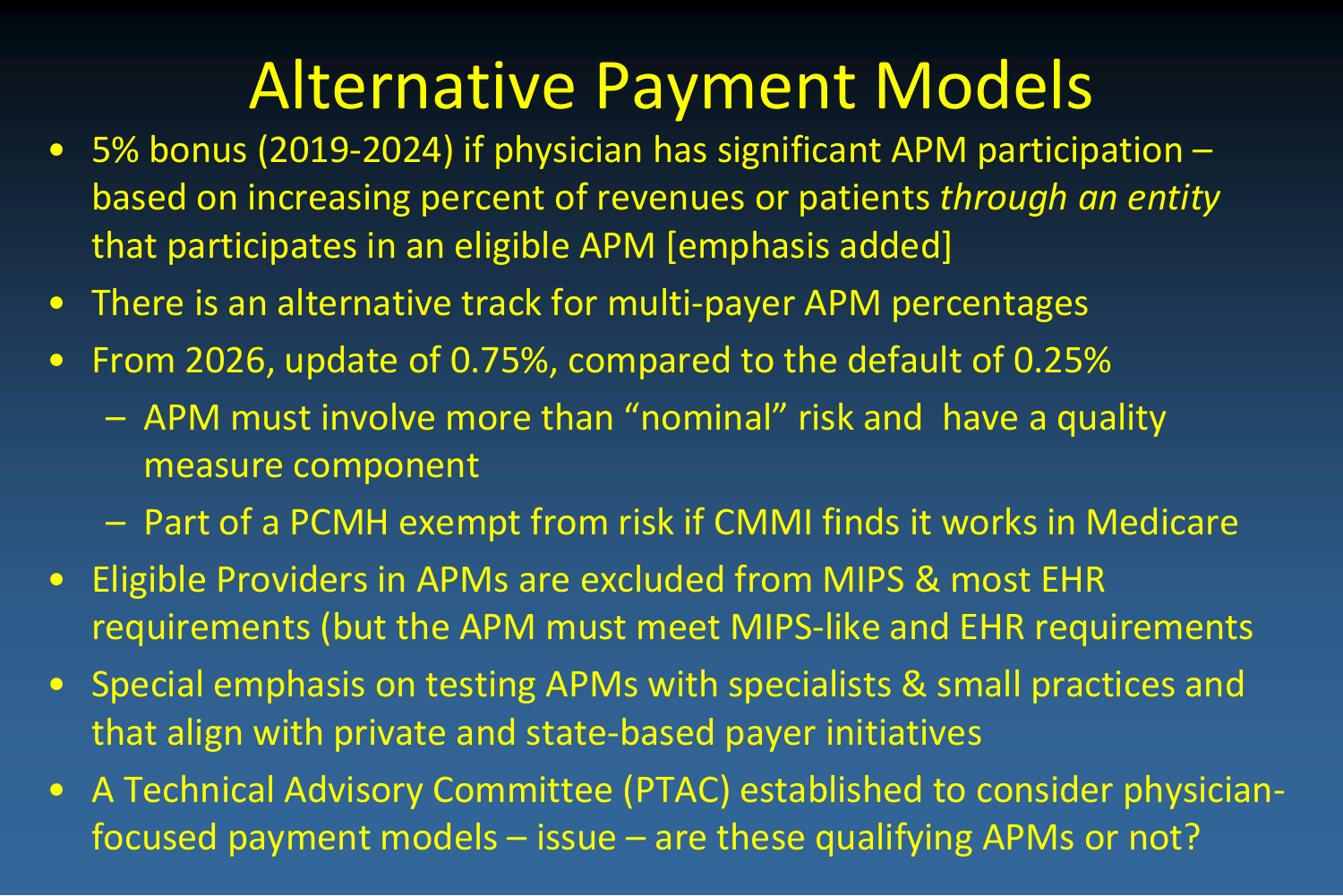# HHS Framework for the Evolution of Payment Models

- Category 1—fee-for-service with no link of payment to quality
- Category 2—fee-for-service with a link of payment to quality
- Category 3—alternative payment models built on fee-for-service architecture
- Category 4—population-based payment

"Value-based purchasing includes payments made in categories 2 through 4."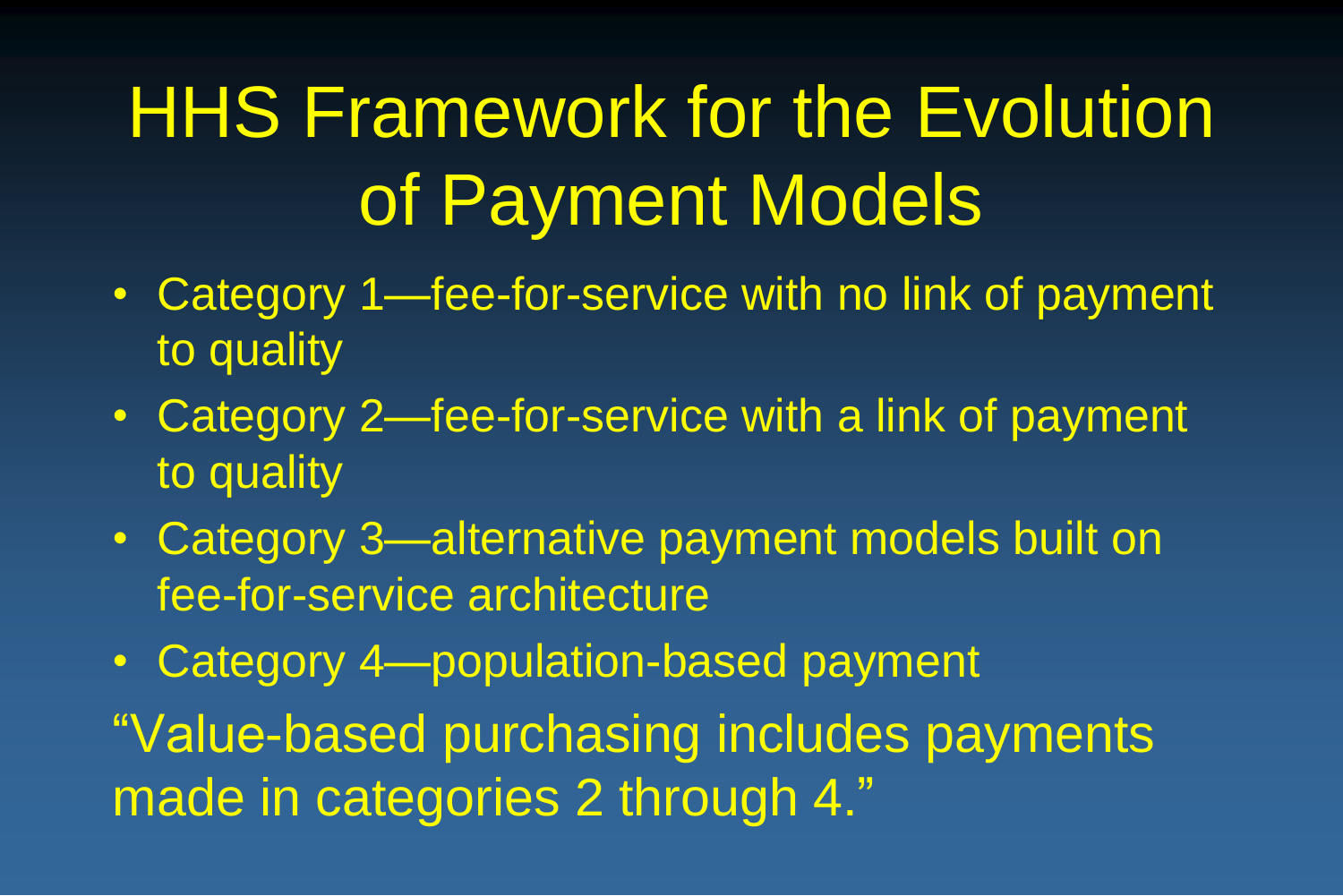#### HHS Jan 26, 2015 "Historic Announcement" of Goals and Timeline for Value Payments

- 30% of traditional Medicare payments tied to value thru APMs (categories 3,4) by the end of 2016, and 50% by 2018 – CMS has already achieved >30%
- 85% tied to value (categories 2-4) by 2016 and 90% by 2018
- CMS says "the majority of Medicare payments now are linked to quality" – that is true only by crediting any use of P4P in a payment system as a link to quality -- even something trivial affecting few services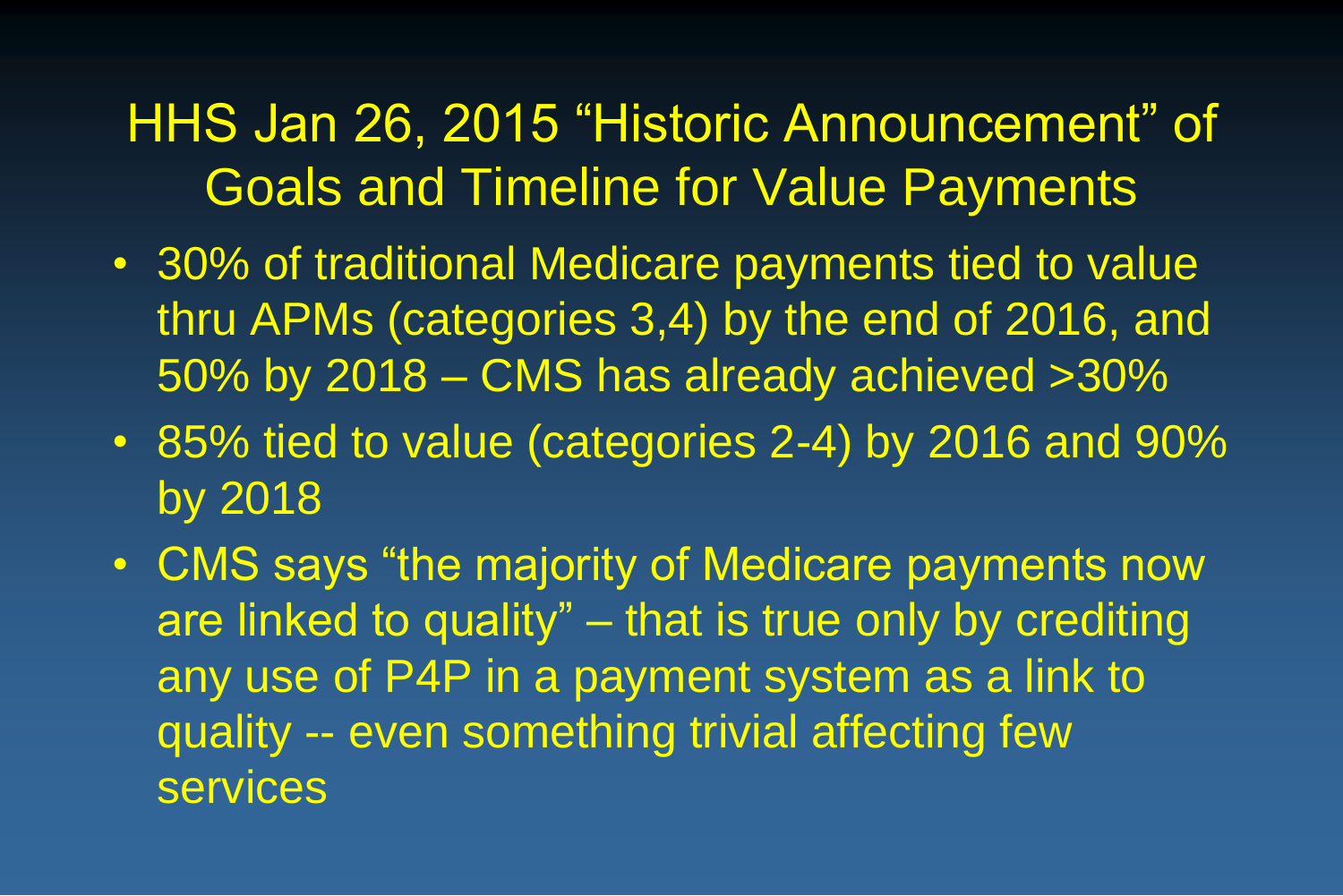### Berenson Dissent on MACRA Formulation of Value Improving on a Continuum

*You can find more or less value in any payment method. While trying to figure out – with appropriate testing and evaluation – the proper roles for P4P (MIPS), and Alternative Payment Models, there is a ripe opportunity to consider value and to correct costbased mis-valuations in relative value units, which are the basis for the Medicare Physician Fee Schedule, and introduce new E&M codes to foster greater collaboration among clinicians and with patients (notea care management payment is a new code)*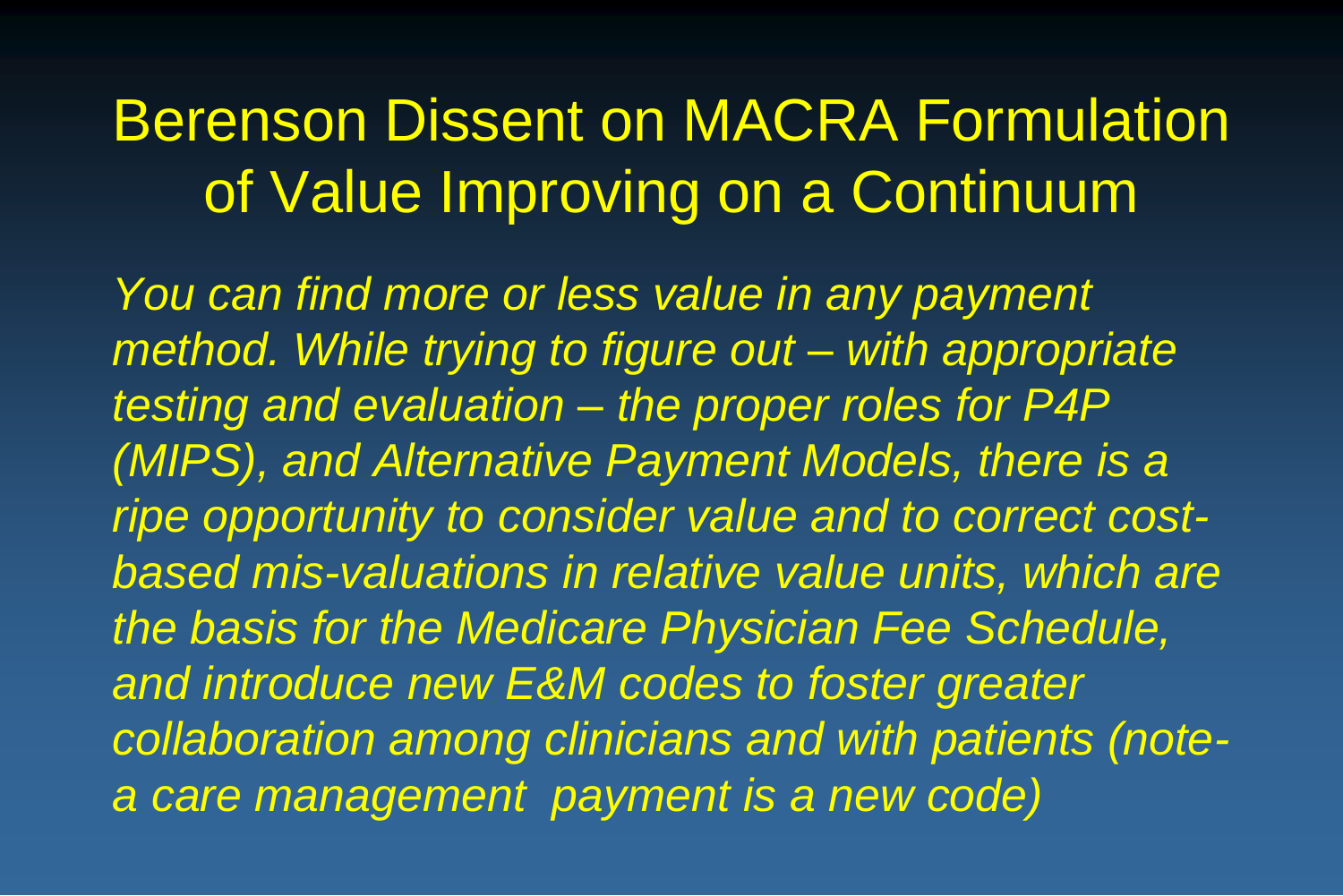#### Concerns About the HHS Classification and the Learning Action Network Framework

- Assumes that category 1 is not part of the policy action, even while acknowledging that most payment reform methods for physicians are layered on top of the MPFS architecture
- Wrongly assumes that value can only come from 1) quality measurement and 2) risk-bearing
- Over-emphasizes theoretical incentives in payment methods, ignoring the design and operational issues that largely determine their influence on provider behavior
- In short, the typology is useful in presenting a continuum of payment method elements (measures and risk) but incorrectly implies that value increases along the same continuum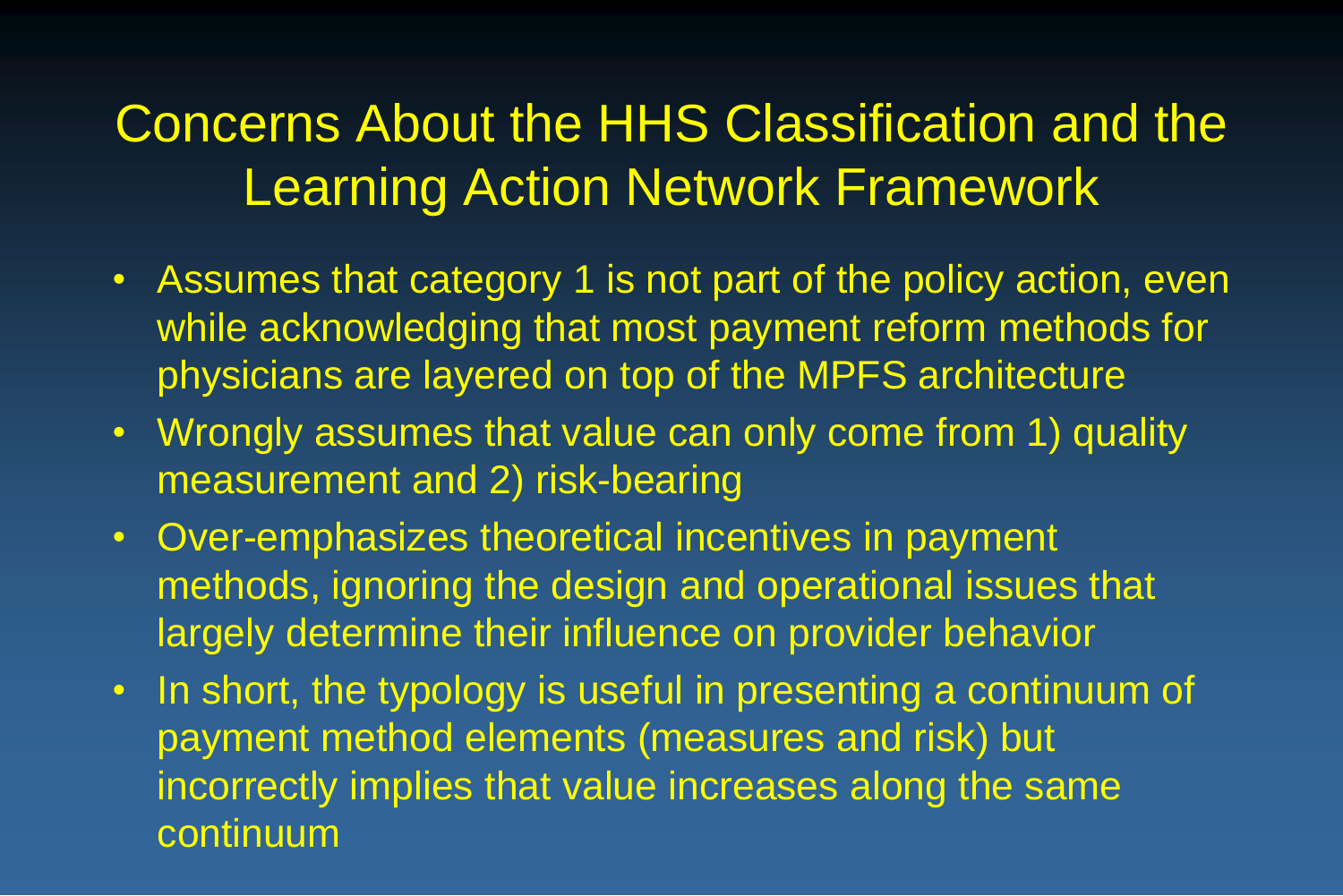### Alternatives to Reliance on Measurement and Financial Incentives

- We might be better off with "incentive neutral" payments, relying more on intrinsic motivation
	- Would involve, first, fixing the mis-valued fees in the MPFS and, second, reducing the financial impact of fee schedule payments, using hybrid payment approaches, at least for primary care clinicians
- Lucian Leape, M.D., on the success of the Michigan Keystone Project at eliminating central lineassociated blood stream infections in MI hospitals
	- "The most powerful methods for reducing medical harm are: feedback, learning from the best, and working in collaboration, i.e., improve without measuring 18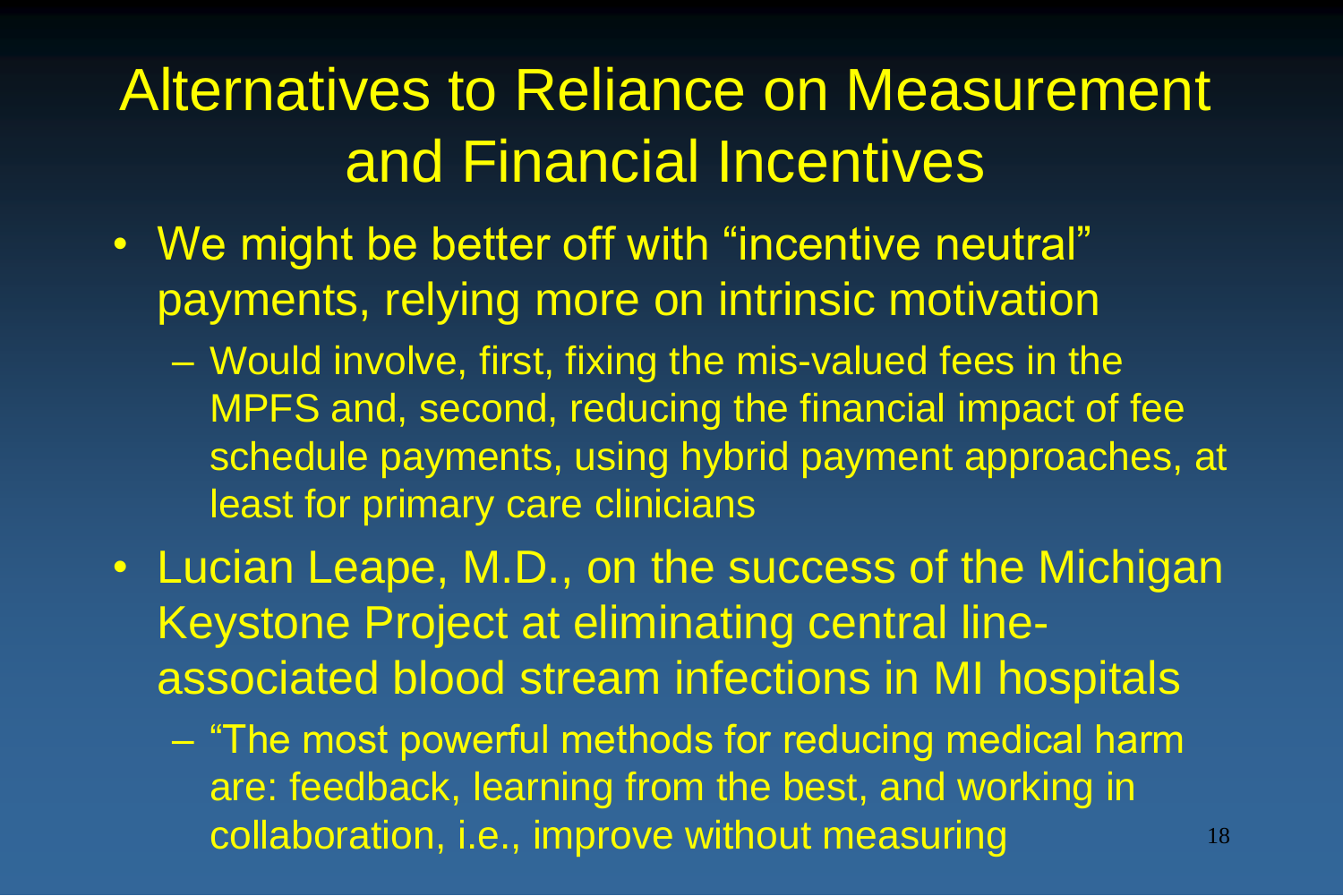#### Non-Financial Incentive-Based Initiatives

- Promote local responsibility for quality improvement **activities** 
	- Partnership for Patients
	- Conditions of Participation
	- Accountable care organizations
	- Health Care Innovation Awards
- QI Collaboratives
- Develop partnerships among payers and providers
- Follow-Up and Feedback (for diagnosis errors memorable, if not measurable)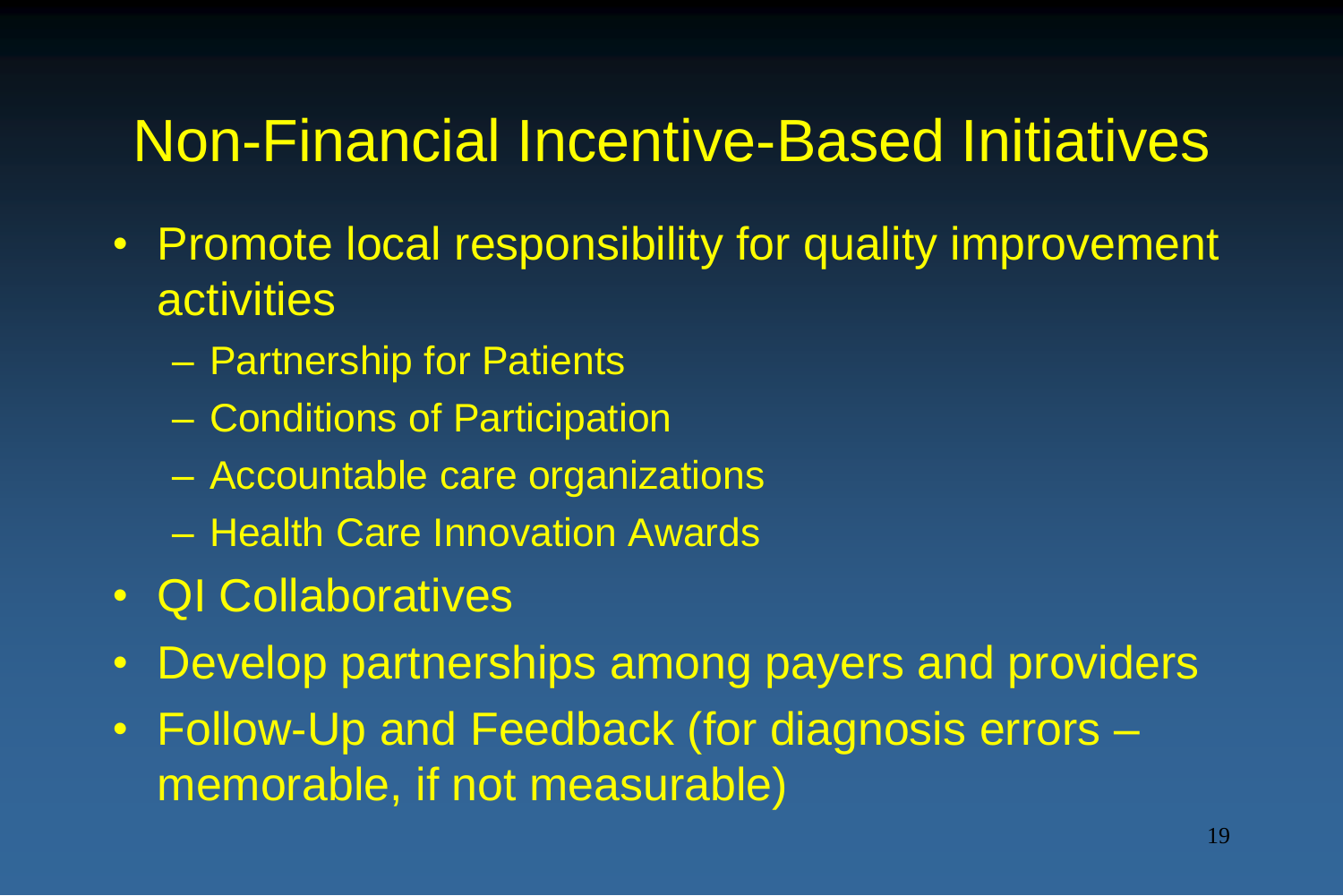# Hot Off the Ticker from CMMI

- CMS's Proposed MACRA Regs distinguish APMs from Advanced APMs – only the latter qualify for the 5% extra
- Advanced APMs are Innovation Center models, MSSP tracks or other demos involving risk and which also involve MIPS-level measurement and prescribed use
- So only some models now qualify as advanced APMs:
	- Comprehensive ESRD care model
	- Comprehensive Primary Care Plus (CPC+)
	- MSSP Tracks 2 and 3
	- Next-Gen ACO
	- Oncology Care Model Two-Sided Risk (in 2018)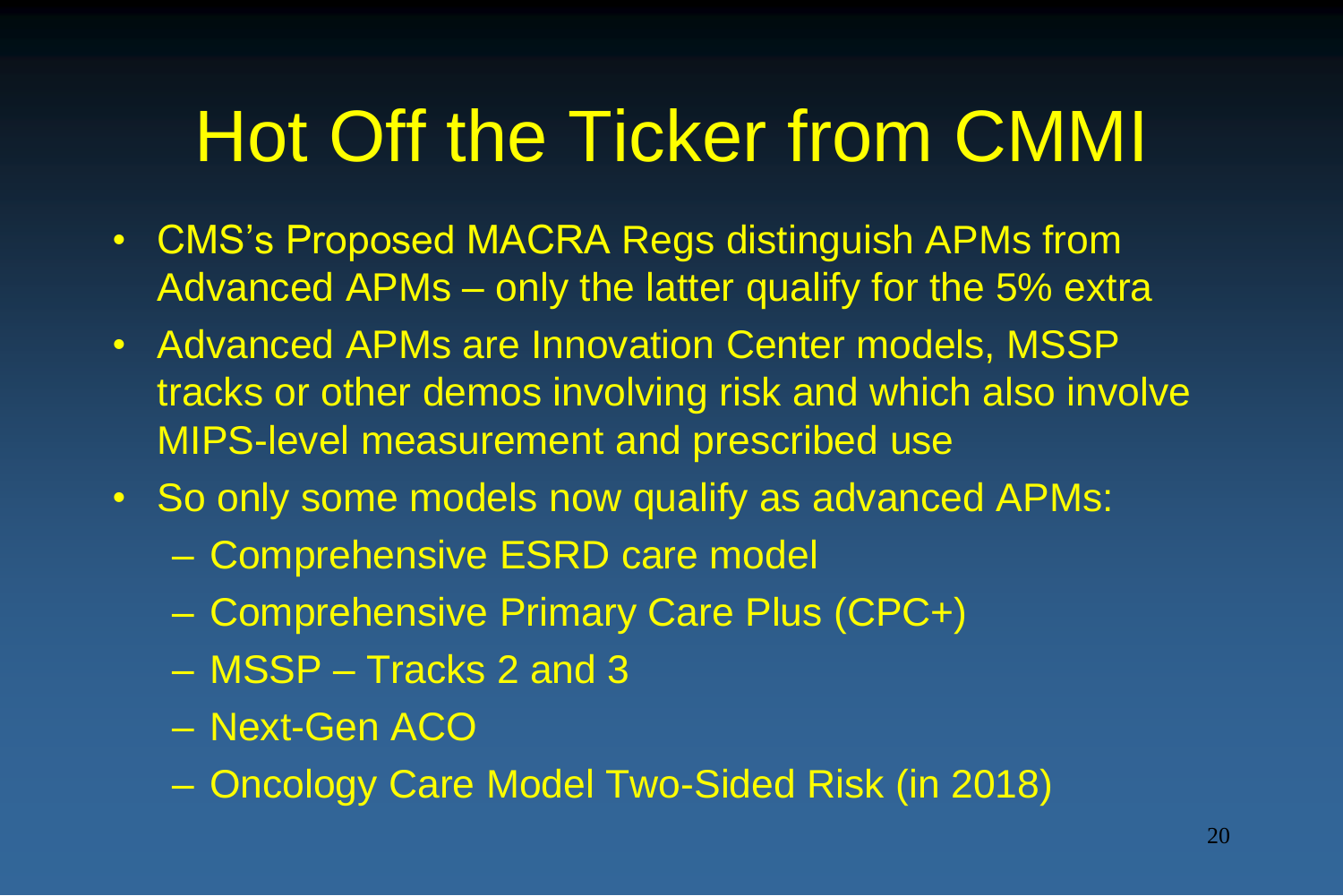How Solid Is The Primary Care Foundation Of The Medical Home? (Health Affairs Blog, Mar. 25, 2016)

- Based on interviews with primary care physicians in and not in ACOs:
	- Expectations for Medical Homes in assessment tools mostly ignore 3 of the 4 core tenets of primary care: first contact care, continuity, and comprehensiveness
	- Which in turn results in avoidable hospital admissions, lack of patient-centered care in hospital and post-acute facilities, over-reliance on referrals and specialists, despite the important PCMH commitment to population health and team-based care
	- There are "work arounds" to accomplish classic primary care even with younger docs' lifestyle expectations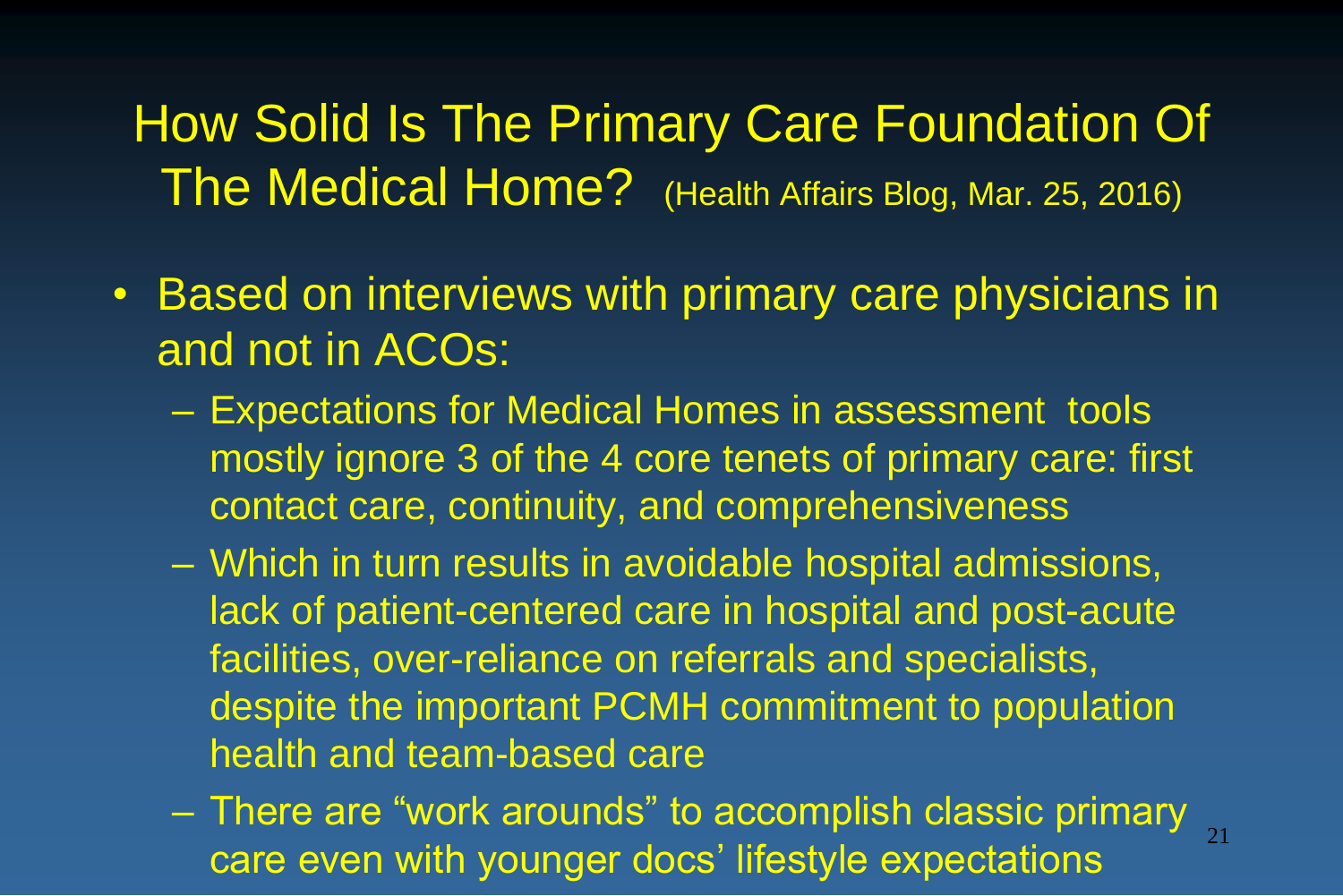# Some suggestions

- Primary care "transformation" may be too ambitious and somewhat off-putting an aspiration for many
- Bodenheimer et al.,10 Building Blocks may the right foundation for primary care redesign because it includes the core primary care tenets and has less focus on infrastructure
- Primary care suffers from the wrong payment approach (pure FFS) and insufficient payment levels – CPC(+) is a potentially important payment method innovation
- Use measurement not as an end in itself but to guard against untoward effects of payment incentives, but only if important and statistically valid ones, e.g., screening and prevention measures with capitation